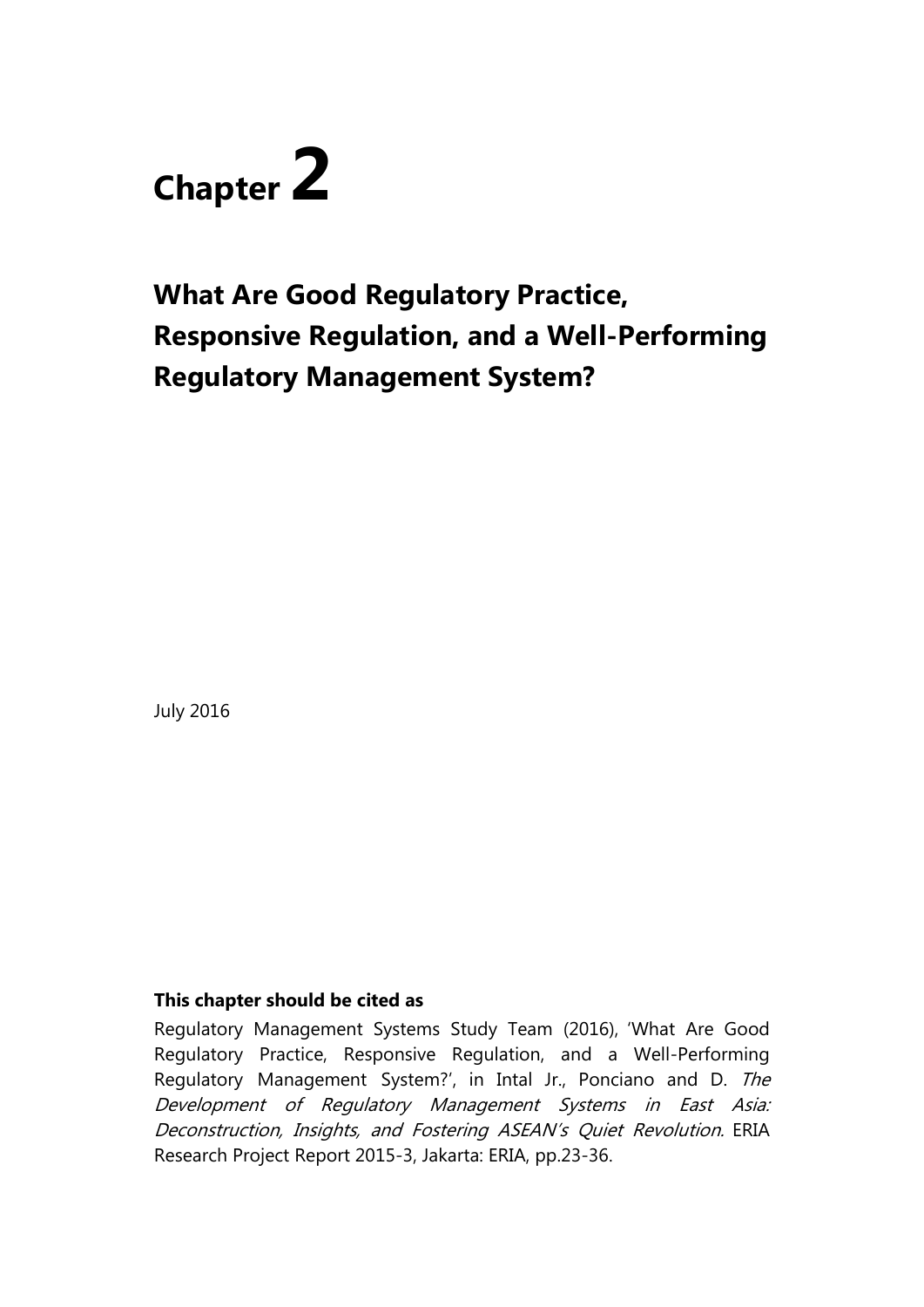## **Chapter II**

## **What Are Good Regulatory Practice, Responsive Regulation, and a Well-Performing Regulatory Management System?**

Regulation, and with it regulatory policy, is one of the three central levers of government power, together with currency (monetary policy) and taxes and expenditures (fiscal policy). As such, regulation is critical in shaping the welfare of economies and societies (OECD, 2010, p.5). As the Organisation for Economic Cooperation and Development (OECD) report emphasises (Ibid., p.7),

Modern economies and societies need effective regulations to support growth, investment, innovation, market openness and uphold the rule of law. A poor regulatory environment undermines business competitiveness and citizen's trust in government, and it encourages corruption in public governance.

The challenge is to ensure that regulations address the failings of the market system (e.g. negative externalities of production and consumption, asymmetric information) while preventing regulations to be a source of unnecessary burden to firms and citizens (that can arise from poorly designed, poorly implemented, and inconsistent regulations) or of regulatory capture. GRP and a well-performing RMS engender effective and efficient regulations.

### **2.1. Good Regulatory Practice**

GRP is underpinned by the following principles, drawing from the principles adopted by Malaysia (MPC, 2014) and New Zealand (New Zealand Treasury,  $2012$ <sup>2</sup>. Thus, in the Malaysian core GRP principles, the design and implementation of regulation (s) need to:

 **Be a proportionate and targeted** response to the risk(s) that a (set of) regulation(s) address(es);

 $\overline{a}$  $2$  Other versions of GRP include the Asia-Pacific Economic Cooperation (APEC)–OECD Integrated Checklist on Regulatory Reform and the APEC Principles to Enhance Competition and Regulatory Reform; see<http://www.oecd.org/gov/regulatory-policy/recommendations-guidelines.html>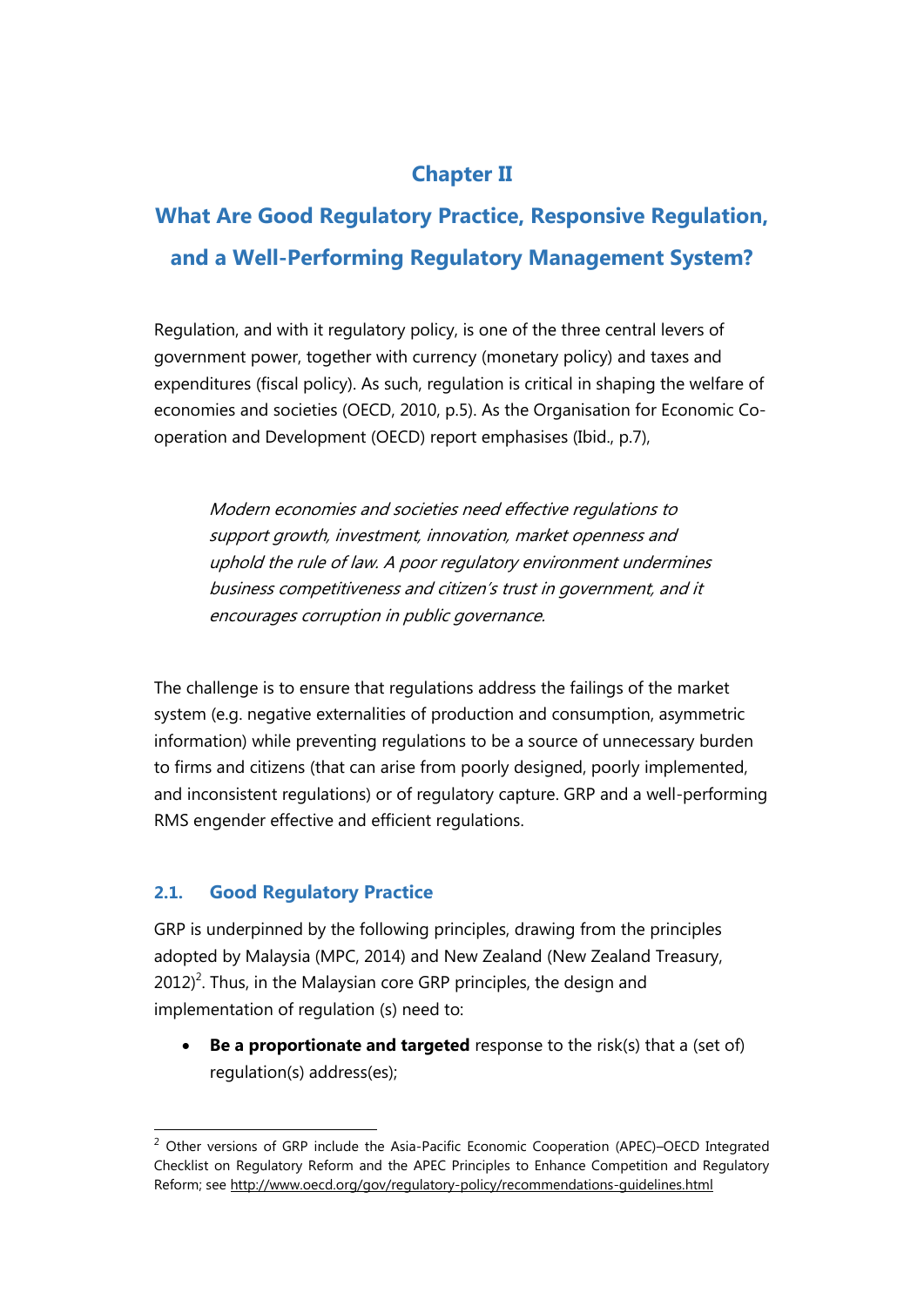- **Minimise adverse side effects** to achieve regulatory goal at least cost;
- **Have a flexible and responsive approach** to allow regulators to adopt least cost and incentivise compliance with regulation;
- **Have consistency** in design, interpretation, and application of and among regulations, **without duplication and overlap;**
- **Have transparency and predictability** arising from regular consultation of interested parties, easy accessibility of information on regulations, clarity of legal obligations of the regulated entities, and mechanisms engendering predictability of regulatory regime over time;
- **Have accountability and probity** provisions to reduce corruption.

In addition, the New Zealand formulation of its 'best practice regulation model' indicates the following principles:

- **Be a durable regulatory regime** capable of responding to changing circumstances;
- **Have capable regulators** and efficient systems for effective RMS; and
- **Be supporting of economic growth.**

As is apparent from the Malaysian and New Zealand cases, the specification of what makes for a GRP (model) may differ somewhat, but the core principles indicated in the Malaysian GRP principles are virtually common, reflecting the essence of GRP.

It may be noted that the characteristics of 'smart regulation' propounded by the World Bank in its Ease of Doing Business Report 2014 are very similar to the GRP principles stated above:

| $S$ – for streamlined: | that is, regulations that accomplish the desired outcome in<br>the most efficient way                          |
|------------------------|----------------------------------------------------------------------------------------------------------------|
| $M$ – for meaningful:  | that is, regulations that have a measurable positive impact<br>in facilitating interactions in the marketplace |
| $A$ – for adaptable:   | that is, regulations that adapt to changes in the<br>environment                                               |
| $R$ – for relevant:    | that is, regulations that are proportionate to the problem<br>they are designed to solve                       |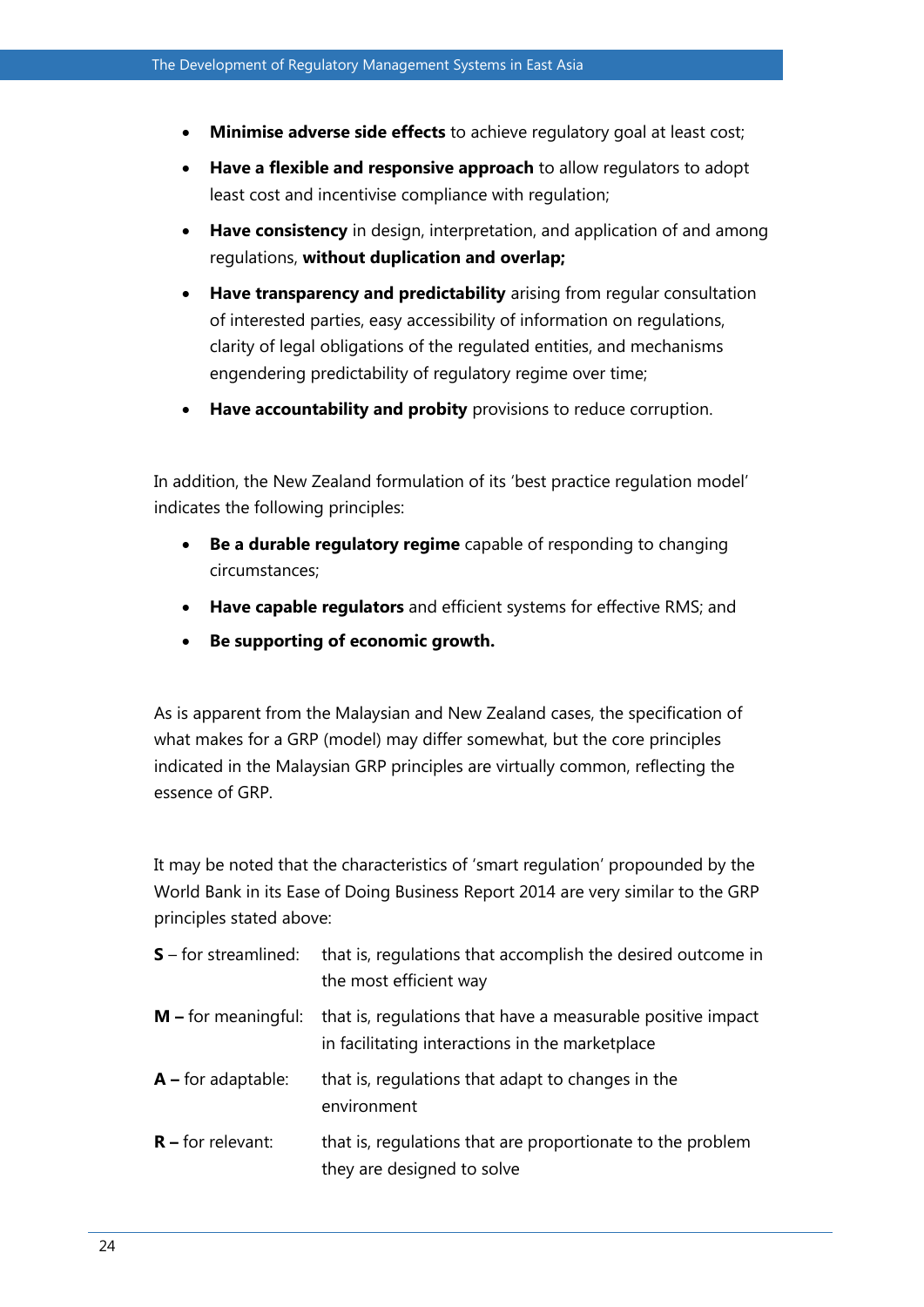**T** – for transparent: that is, regulations that are clear and accessible to anyone who needs to use them.

#### **2.2. Responsive Regulation**<sup>3</sup>

**Figure 2.1** presents a framework of responsive regulation, in terms of both content and process. In terms of **content**, regulations should ideally be

- pro-competitive,
- commensurate with objectives, and
- non-discriminatory.





Source: Dee (2013).

Where government interventions are required to deal with market failures, they should generally do so in a way that does least damage to competition. This requires interventions to be targeted only at the particular markets where problems occur. It also requires that if competition in regulated markets is constrained by policy choice, anti-competitive behaviour is not able to spill over to neighbouring markets.

Governments often have additional objectives besides economic efficiency. Where interventions are designed to achieve other objectives, it is important that they do not unduly compromise economic efficiency. Multiple objectives require multiple regulatory instruments, so it is important that the appropriate *number* 

 $\overline{a}$  $3$  This subsection is taken virtually as a whole from Intal et al., 2013.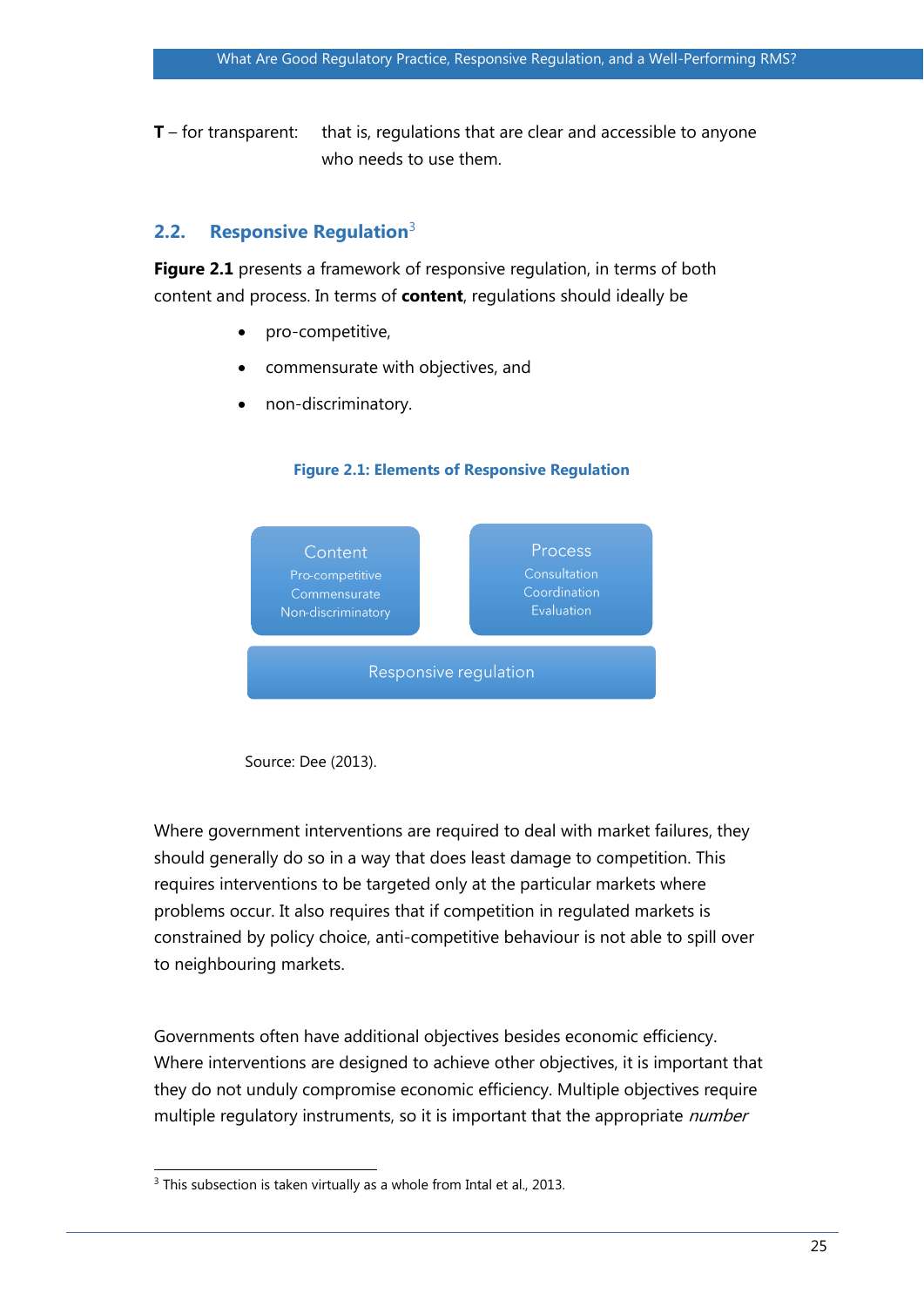and type of regulatory instruments are chosen. And once chosen, the interventions should not be more burdensome than they need to be to achieve their objectives.

As much as possible, interventions should not prejudge either the *number* or the identity of players in a market. And they should not create an uneven playing field. They should not give undue advantage to government-owned enterprises relative to private enterprises, to domestic enterprises relative to foreign-owned enterprises, and to incumbent enterprises relative to new entrants.

In terms of **process**, ideally, such regulatory interventions should involve

- consultation (with all stakeholders),
- coordination (within government), and
- evaluation (ex ante and ex post).

Broad consultation with all stakeholders can help disclose who gains and who loses from an intervention, and the likely magnitudes of those gains and losses. This information is vital in establishing the case that the intervention will produce a net gain to the community as a whole. Accordingly, it is important that the consultation be with all stakeholders, not just those whose privileged position might be threatened by the intervention. Such consultation provides an opportunity for the special pleading of these special interests to be set against the broader benefits to other stakeholders.

The scope of desirable economic interventions may not line up neatly with the portfolio responsibility of a single government department. Ministries themselves are often stakeholders whose bureaucratic position may be affected positively or negatively by an economic reform. And successful implementation may require the cooperation of more than one ministry. The views of ministries as stakeholders need to be heard and understood, and their cooperation needs to be secured. This requires coordination.

New interventions need to be evaluated before they are implemented to ensure that they have the best chance of generating a net gain to the community. New interventions can also be evaluated after they have been in place for a time, to ensure they are operating as intended. And long-standing interventions also need to be evaluated to ensure they have not outlived their usefulness. Such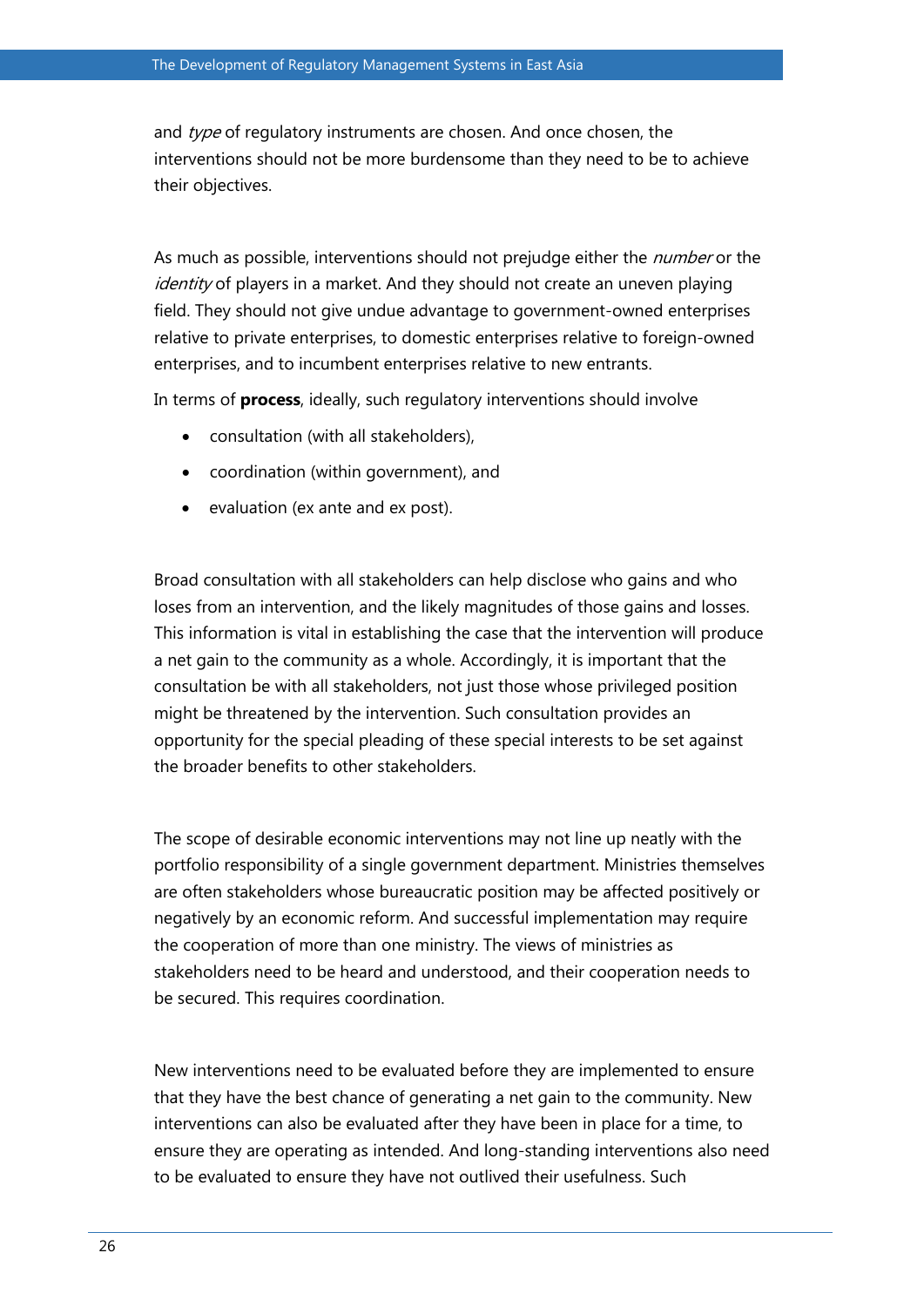evaluations require consultation, but they also require careful analysis of the costs and benefits to various groups, and careful judgment as to where the balance of net benefit to the community lies.

The literature on **responsive regulation** stresses that consultative processes are not only critical in the design phase, for example, through formal processes such as Regulatory Impact Analyses (RIAs) but also critical on an ongoing basis to ensure compliance with regulation, and to learn when current interventions are not working or have outlived their usefulness.

Braithwaite (2011) argued that regulation needs to be responsive to the moves that regulated actors make to industry context and to the environment. While responsive regulation is sometimes identified narrowly with the concept of a sanctions pyramid (that is, try the least coercive enforcement methods first, and escalate up the pyramid only as necessary), Braithwaite (2011) identified broader principles that are relevant here **(Figure 2.2).** 

Thinking in context means pretesting theories 'on the ground' with real participants. Listening actively gives a voice to stakeholders. Engaging those who resist shows them respect by allowing their resistance to be used as an opportunity to learn how to improve regulatory design. Support and education can be used to build a common understanding of the rationale for regulation, and to build the capacity and motivation to comply. In resource-poor countries, it can be particularly useful to engage wider networks of partners, such as industry associations and non-government organisations, and co-opt them into the design and enforcement of regulation (e.g. development of industry-based accreditation programmes and industry-based training). Drahos (2004) made this argument on resource grounds, but Braithwaite (2006) also noted that it can be useful to quard against regulatory capture. Finally, it is critical to *learn* – to evaluate how well and at what cost outcomes have been achieved, and to communicate the lessons learned.

Implicit in responsive regulation is strong private sector engagement and stakeholder-centric regulatory review, monitoring, and redesign in an integrating ASEAN and East Asia region. Responsive regulation may involve relatively 'soft' styles of control that may be difficult to put through a RIA process.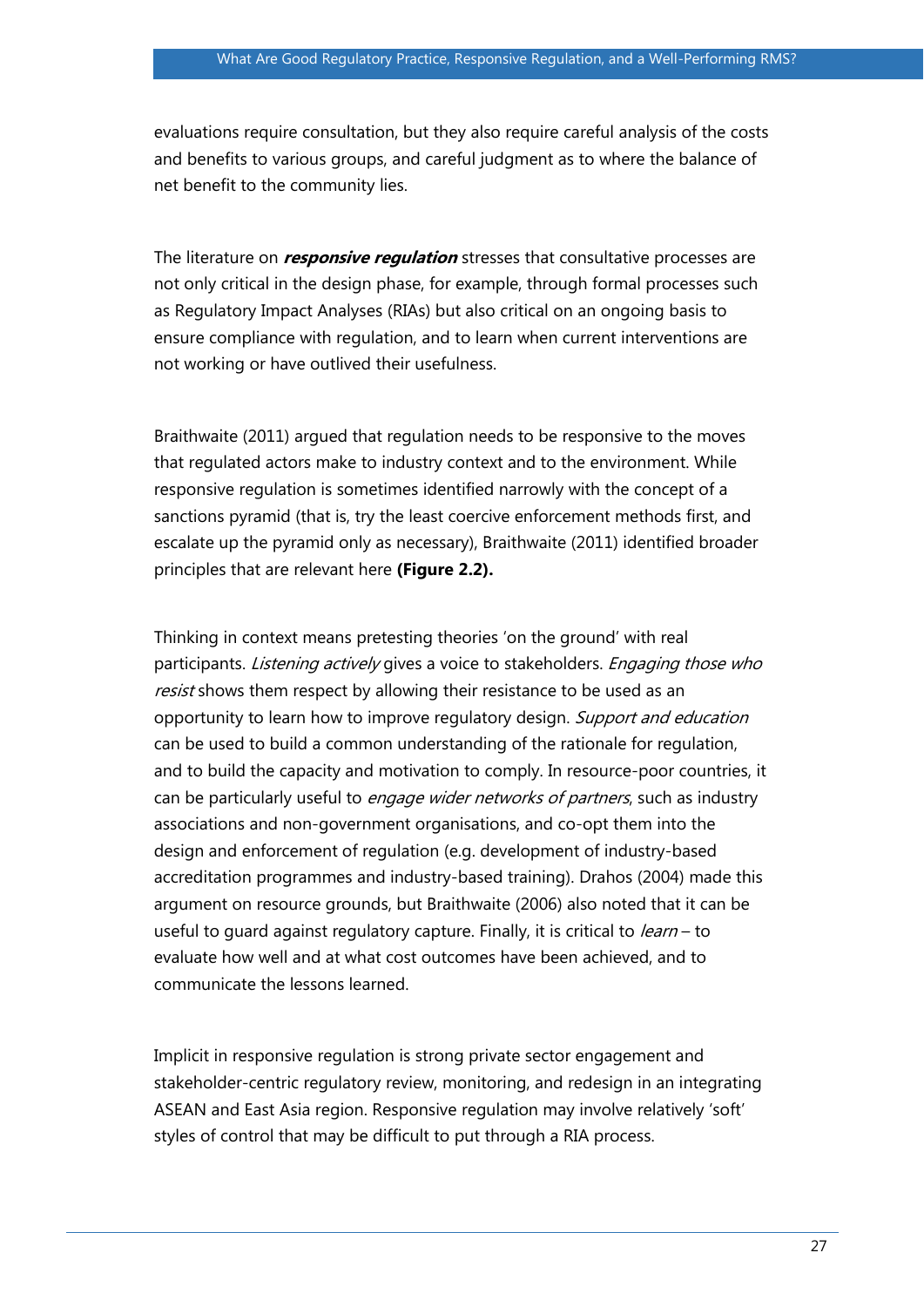

**Figure 2.2: Responsive Regulation Process Principles**

In addition, a responsive approach is also likely to pick up on new risks and risk creators, thereby avoiding one of the criticisms of purely risk-based regulation – that while seeking greater efficiency, it tends to focus on known and familiar risks. Moreover, a responsive approach is likely to be sensitive to industry differences, and therefore not take the same approach to controlling small and medium enterprises as to multinationals, for example (Grabosky, 1995). Finally, responsive regulation needs to be responsive to *changes* in objectives, priorities, and circumstances. Baldwin and Black (2008, p.75) recognised that this involves a challenge:

There are real dangers that networked, smart, regulatory regimes lock their involved actors into agreed positions and approaches so that salutary reforms cannot be brought into effect. In an ideal world, conversations between networked regulatory actors might be expected to produce regulatory adjustments. In a less than ideal world, such conversations may lead to confusions, entrenched positions, and inability to respond to regulatory

Source: Dee (2013).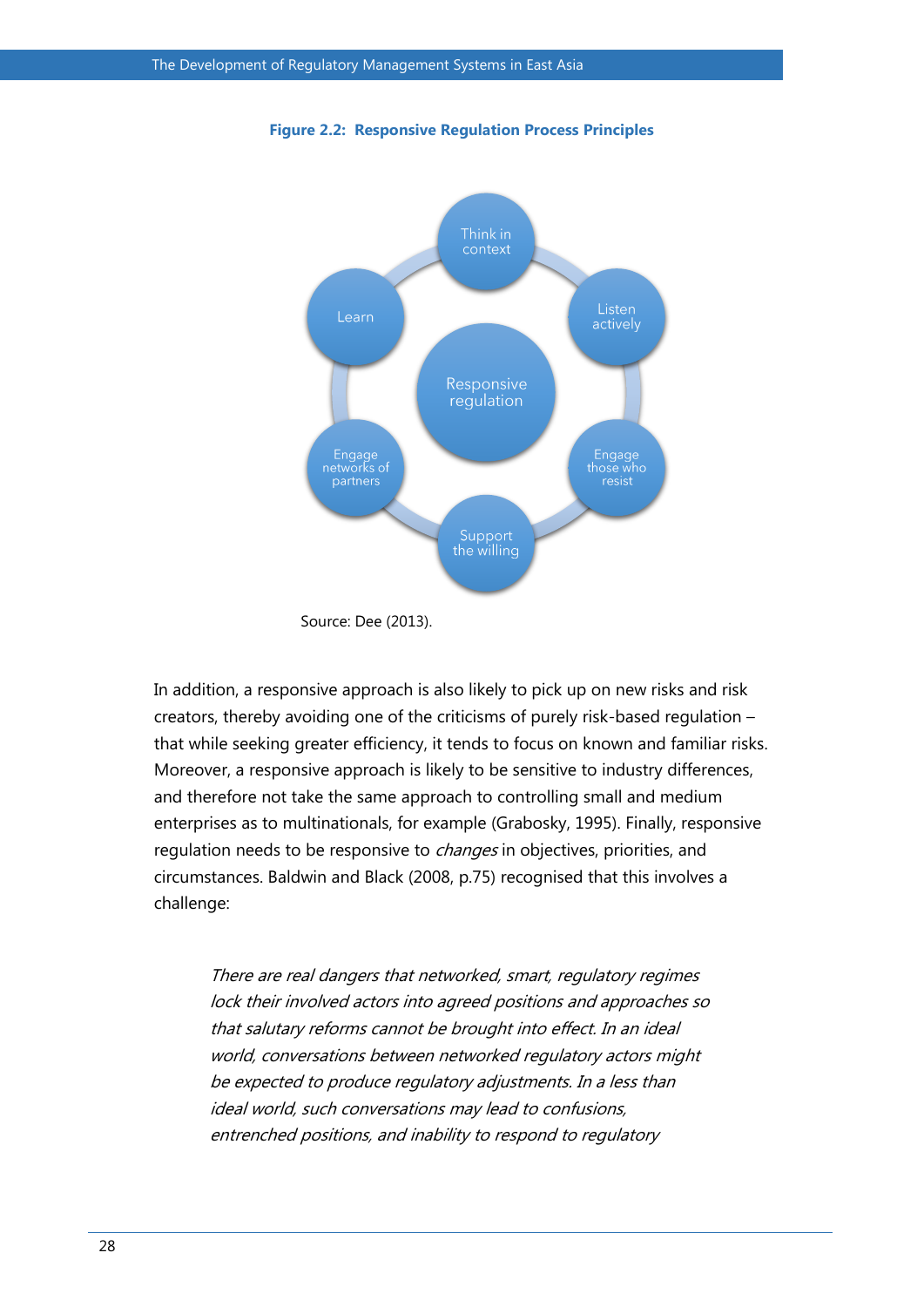failures and blame shifting. What may be needed are strategies for encouraging appropriate programmes of modification.

One such strategy is to hold **informed regulatory conversations**, which are **mediated** conversations between networked regulatory actors. The presence of a mediator who can act as an 'honest broker' can help break through entrenched positions, not just to identify better options but also to build a consensus in favour of reform.

#### **2.3. Regulatory Management System**

The GRP principles and responsive regulation discussed above are woven together and take implementation shape through the RMS. RMS is the body of principles, policies, practices, processes, institutions, and institutional mechanisms that apply to the review of existing regulations and the development of new regulations. Gill (2016) differentiated between the formal RMS from the requisite RMS. The former refers to the '…set of special measures that apply to the development of new or the review of existing regulations but do not apply to other policy interventions'; the latter refers to '…the full set of functionality that is needed in a high performing or ideal system.' It is apparent that the discussion in the previous two subsections is related more to the ideal processes and outcomes that are expected of the ideal or well (high) performing or quality RMS.

Each country has its actual formal RMS of making and reviewing its laws, regulations, rules, and procedures. At the same time, countries are increasingly concerned at improving their regulatory policies and processes and at strengthening their institutions to improve their regulatory outcomes, given the growing evidence that institutional factors significantly impact on investment, trade, and growth performance. Some OECD countries, of which Australia and New Zealand have been important trailblazers, and the OECD as an organisation have been at the forefront of innovation, implementation, and research towards well-performing RMS. That is not to say there is a common OECD way. As discussed below, different OECD countries have adopted quite distinctive approaches to regulatory management.

At the same time, it is worth highlighting that Singapore, a non-OECD member, has been consciously improving its overall public service system and in the process increasingly instituting and embedding the GRP principles in the whole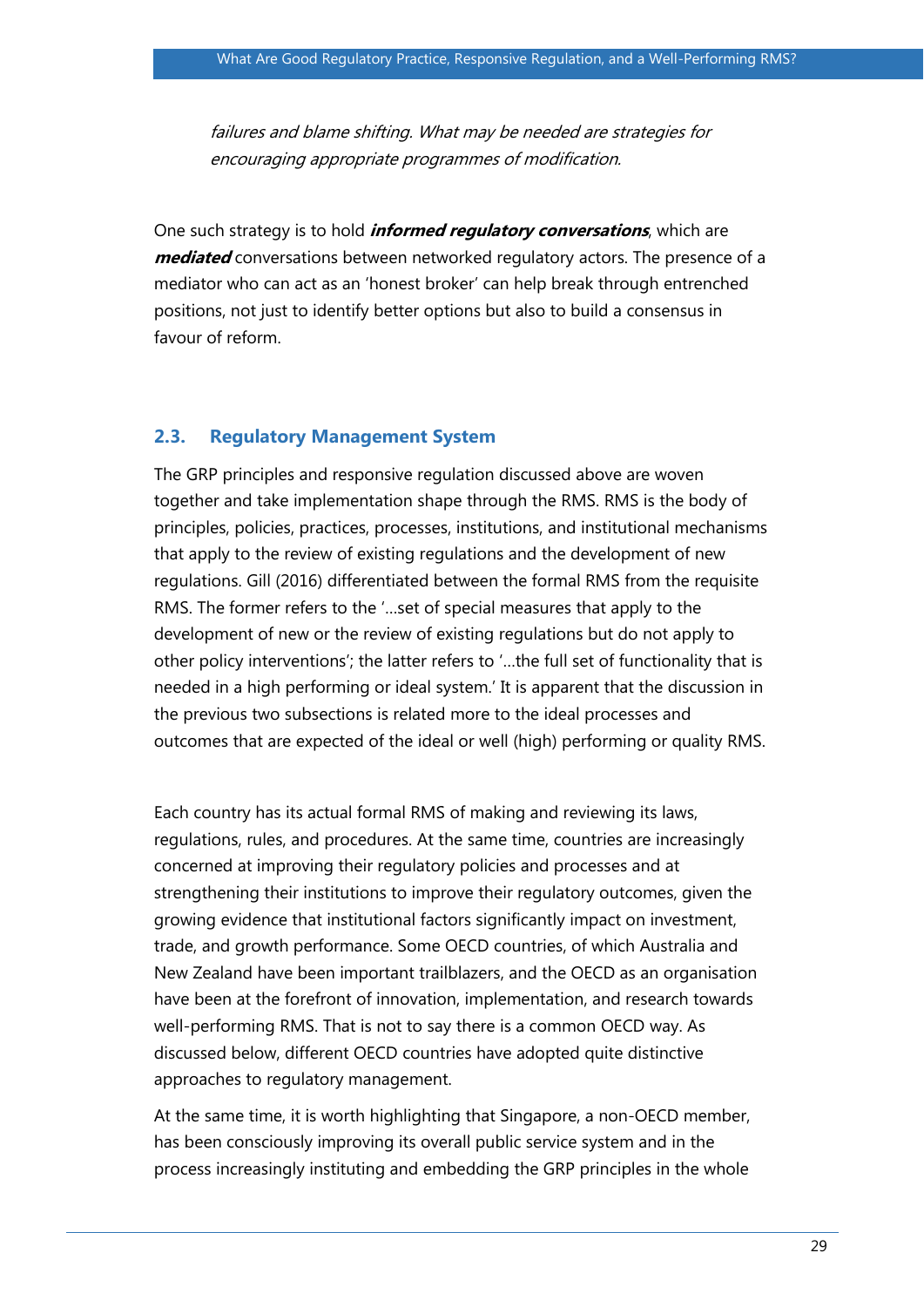public service over the past few decades. The end result has been superior regulatory outcomes, as the global governance and ease of doing business (EODB) indicators suggest, without necessarily having a full-on RMS structure in place. The case of Singapore may be unique in that it is a small city state that is heavily integrated in the regional and global economies and with barely any natural resource to rely on. Nonetheless, it suggests that a country's RMS is 'context specific' to the culture and institutions in the country, but must embed GRPs and responsive regulation principles and processes for it to be well performing as well.

**Figure 2.3**, drawn from Gill (2016), presents the elements of the requisite RMS. The requisite RMS include policy (cycle) components, practices, and institutions, and an overall regulatory strategy.

The innermost cycle in **Figure 2.3** shows the *policy cycle* of policy development ('big', 'little' or 'operational', and 'legal'), decision-making, change management, administration and enforcement, and monitoring and review. The components of the policy cycle are augmented by *supporting practices* of consultation, communication and engagement, learning and accountability, and transparency. Note that the discussion above on the responsive regulation processes (**Figure 2.2**) elaborates on the consultation, communication, engagement, and learning supporting practices in **Figure 2.3,** whereas accountability and transparency are central elements of GRP discussed above. The policies and practices would require key supporting institutions for sustainability; these include coordinating institutions (with mandate to oversee the performance of the regulatory system), lead institutions (that ensure national and legal coherence), and training institutions (to build capabilities of the bureaucracy especially). The figure shows the overarching regulatory strategy of explicit economy-wide policy of embracing GRP principles and sometimes linked to competition and trade policies (see Gill, 2016).

At the end of the policy cycle, the main question is whether the policy intervention, as designed and implemented, is in fact working. For the latter, a menu of stock management tools that have been used, including the regulatory guillotine and the RURB (reducing unnecessary regulatory burden) approach. Regulatory guillotine is meant to eliminate redundant or unnecessary regulations, whereas the RURB approach aims largely to improve the design or implementation of regulations.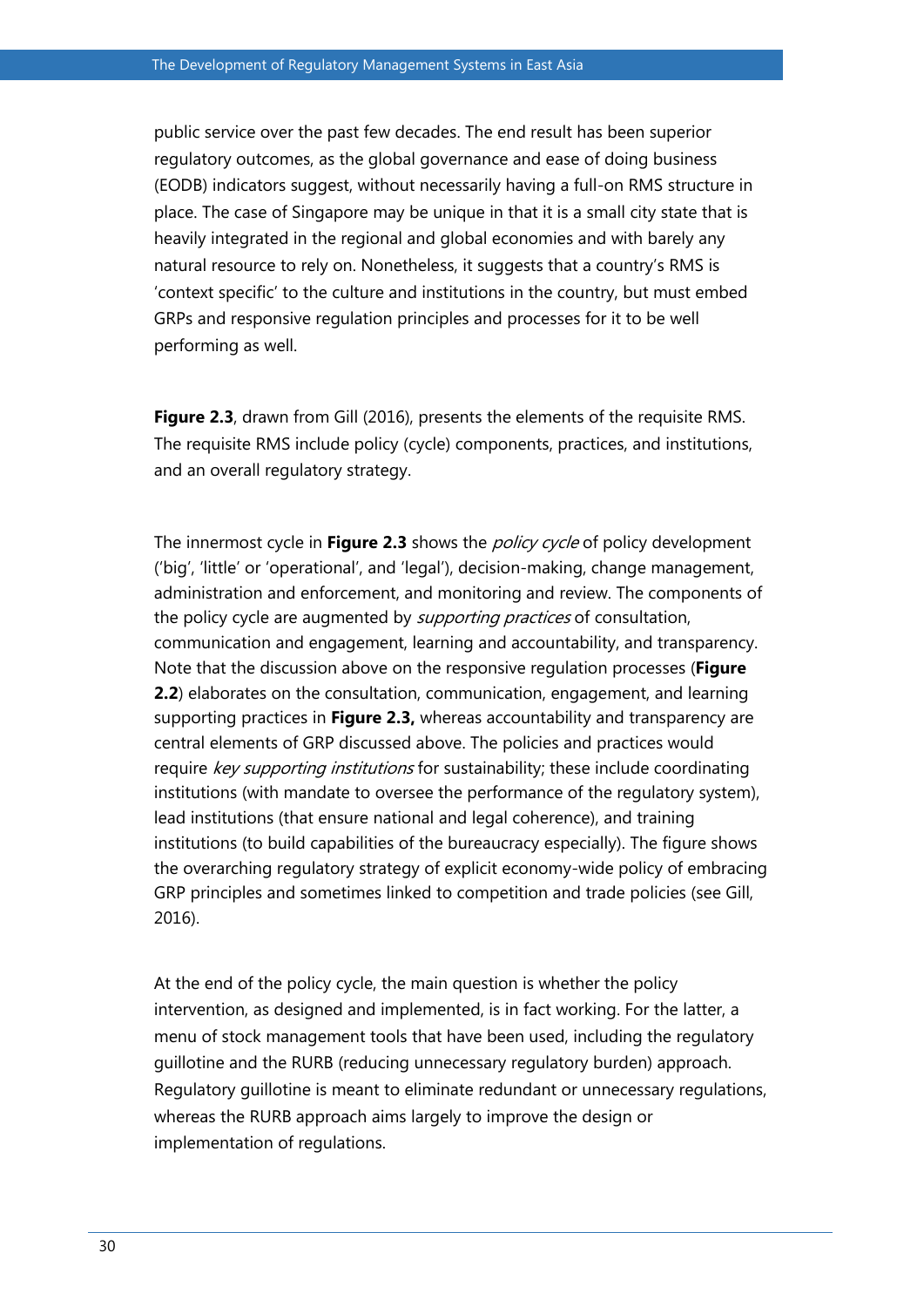



The discussion above shows that GRP, responsive regulation, and well-performing RMS are interdependent. A well-performing RMS needs to be underpinned by the overarching GRP principles and characterised to a large extent by responsive regulation processes. In addition, the challenge for a well-performing RMS is to ensure that the regulatory outcomes are pro-competitive, commensurate with objective, non-discriminatory, and are embodied in the 'content' of responsive regulation and, to some extent, GRP principles.

It is worth noting that the first point or the end points of the policy cycle have been the initial focus of many OECD countries in their drive towards a requisite RMS. That is, a number of OECD countries have focused on improving their stock of regulations and procedures (with special focus on reducing red tape), whereas some other OECD countries focused initially at improving their systems for new regulations. Nonetheless, over time there is some convergence among the countries in dealing with the stock of old regulations and with the process for the new regulations.

Source: Gill (2016).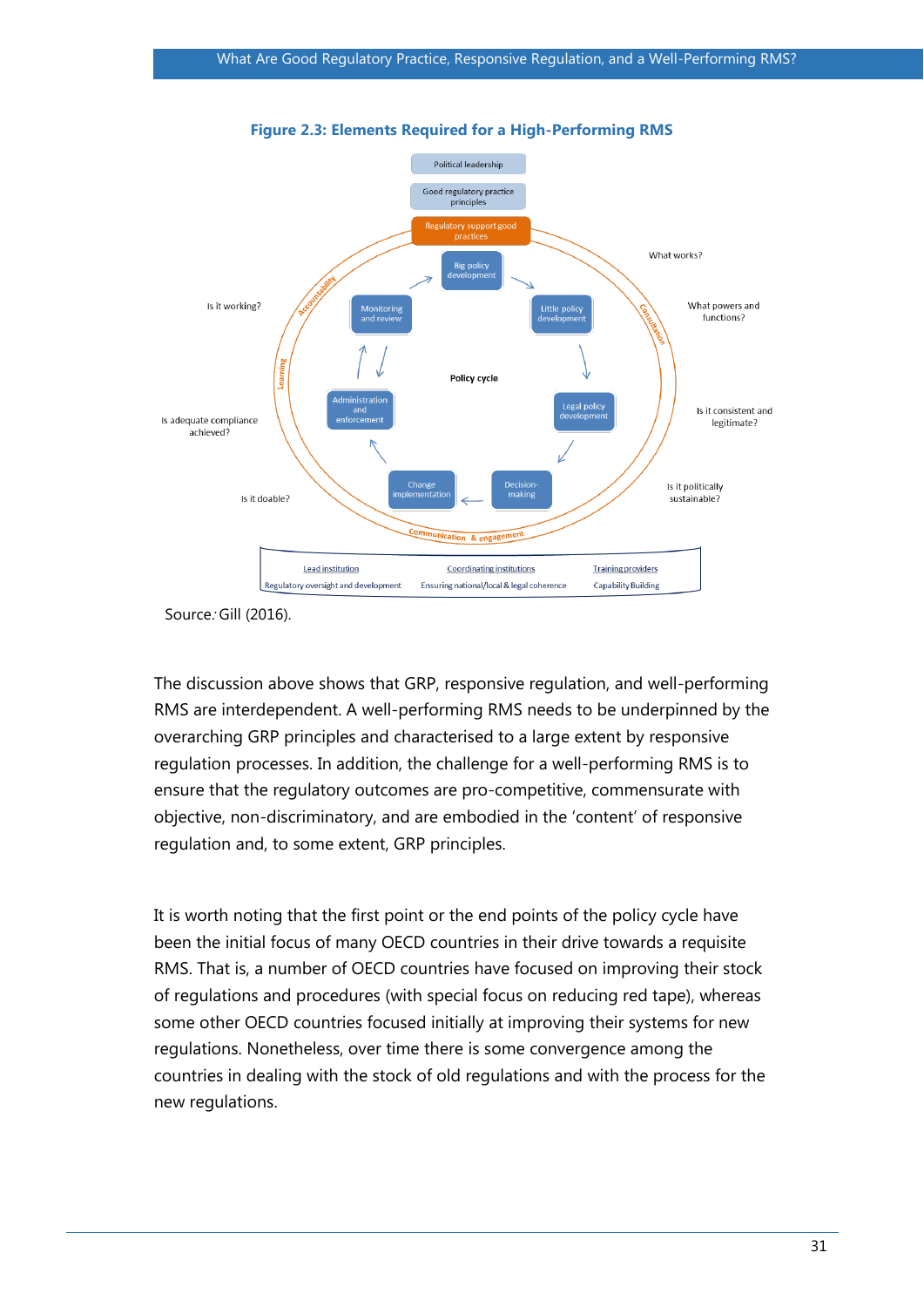**RMS stages development framework**. The discussion above focuses on the elements of the ideal RMS in conjunction with GRP principles and responsive regulation. In many cases, however, the actual RMS of many countries can be expected to differ from, and indeed could be far from, the ideal RMS. Moving from the actual RMS to an ideal RMS is not easy and would take many years or even decades; neither is it linear as there could be setbacks, reversals, or hiatuses. This is because the challenge can be of a major transformation of the bureaucracy and the overall decision-making process in the government.

A stages 'model' of RMS development is presented below, drawing from the experiences of the selected East Asian countries in the project of the Economic Research Institute for ASEAN and East Asia (ERIA) and the New Zealand Institute of Economic Research (NZIER). The quality regulatory management has the following stages or levels:

- **Starter or Informal** ad hoc practices that are specific to the context, sector, organisation, and person undertaking the regulatory quality management function
- **Enabled** regulatory quality management processes have been put in place; although the intention is there, regulatory quality management does not happen consistently
- **Practised** enacted in some sectors and often reliant on a few key people in selected institutions
- **Embedded** practices are part of the public sector culture and not reliant on key institutions.

This stages model draws on the practitioner literature on Capability Maturity Models (CMM) developed initially in the information technology industry but increasingly applied to a range of change management processes. The CMM broadly refers to a process improvement approach that is based on a process model. Maturity models can have up to five levels, where level one typically represents an ad hoc state and a very low level of maturity and level five represents the highest level of maturity and continuous process improvement. A maturity level represents a new level of capability within a system or organisation created by a change in one or more core processes.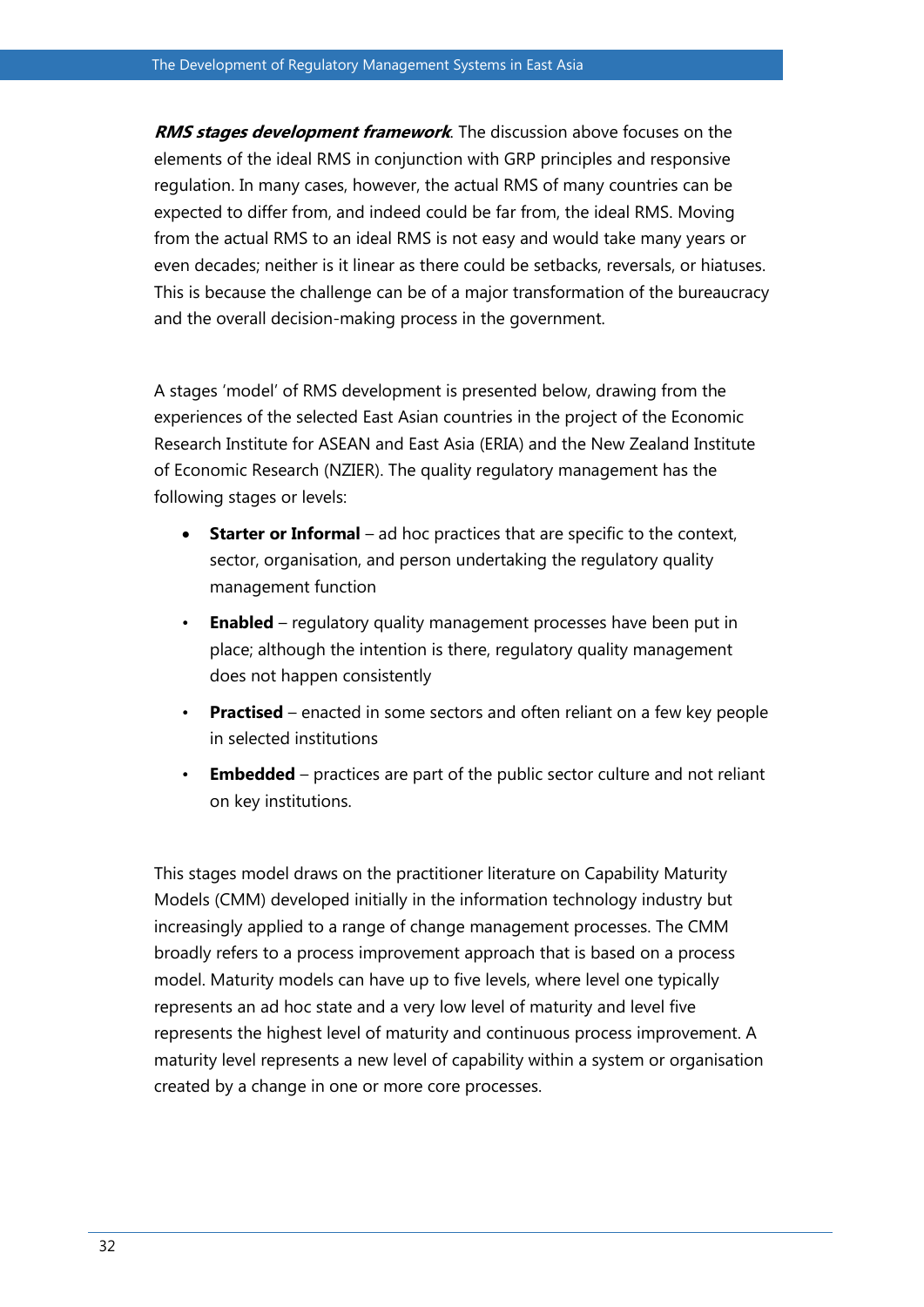A review of the maturity model literature suggests that the use of maturity models to support change from process improvement produces several outcomes. In general, three changes that can be expected are *predictability*, increased control, and improved effectiveness. The use of a maturity model helps an organisation transition from firefighting to operating according to plan (Kipta and Berge, 2006).

A number of components vary as capability matures. Thus, the leadership imperative varies:

- Moving from 'starter or informal' to 'enabled' requires leadership that focuses on putting processes in place and managing the pressures around take up
- Moving from 'enabled' to 'practised' requires leadership that focuses on developing systems and a culture with a shared view on goals and processes
- Moving from 'practised' to 'embedded' requires leadership that is focused on reinforcement and learning so organisations and their staff know the script and how to respond without so many formal instructions.

The extent of measurement also varies as capability matures:

- At the starter or informal level, measurement is rudimentary. Practices processes are not rigorously planned and tracked. Performance depends on individual knowledge and effort.
- At the enabled level, processes are planned and tracked and increasingly documented as organisation-wide standards.
- At the practised level, measures of performance are collected and analysed, leading to a quantitative understanding of process capability.
- At the embedded level, processes undergo continuous refinement and improvement with effectiveness and efficiency targets established based on organisational business goals.

Fundamentally, what is under way is a shift from explicit controls (enabled and practised) to the embedded phase which uses implicit control based on cognitive cultural values (Scott, 2001).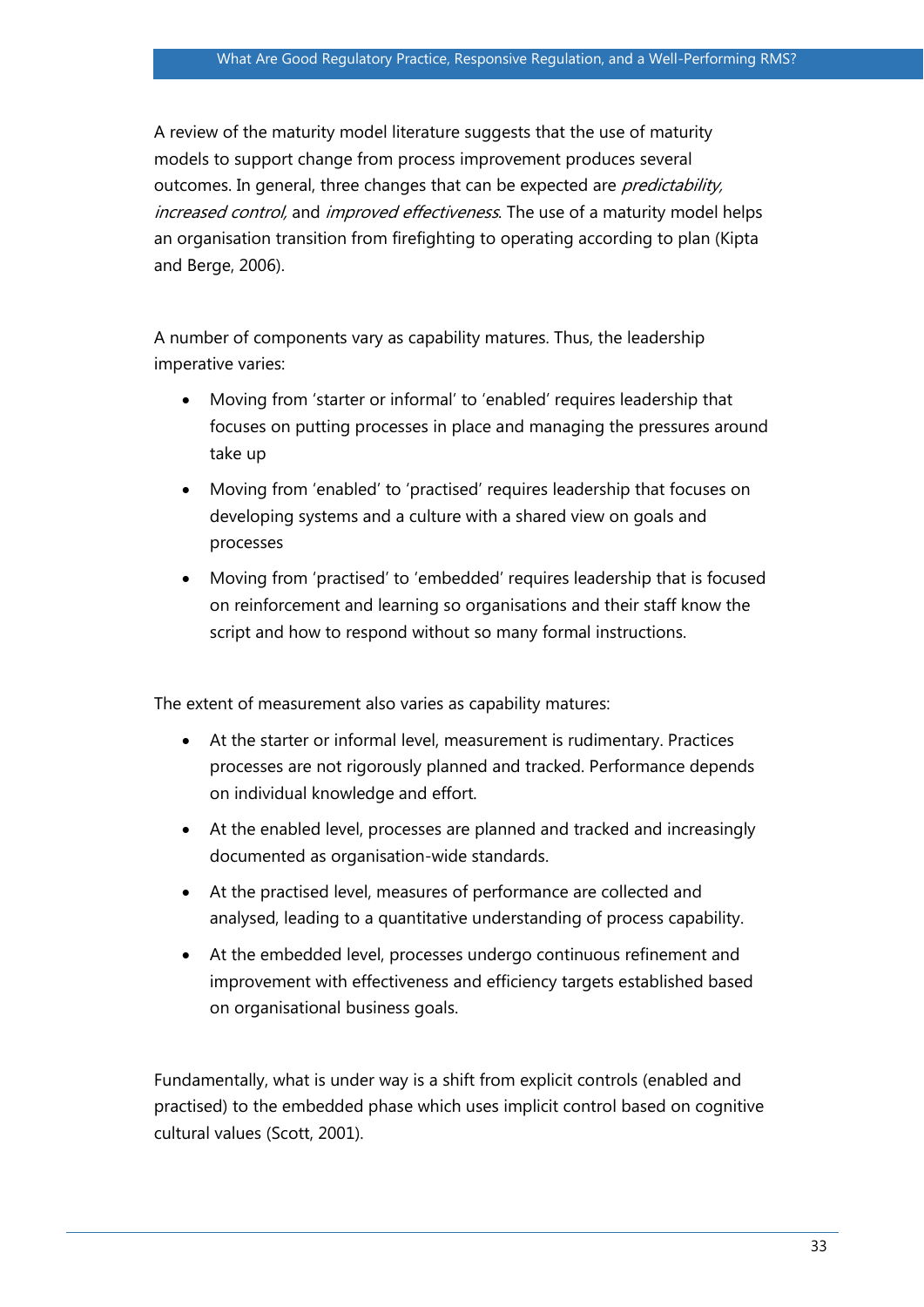**Table 2.1** presents the stages or levels of RMS development in terms of the coverage and implementation of the RMS. In terms of the RMS coverage of economic sectors, government institutions and elements of the RMS, the coverage runs from partial and limited coverage under 'starter or informal' to virtually the whole economy and all government institutions (excluding sensitive areas like defence) and all RMS elements under 'embedded.' In addition, under 'embedded', the coverage of RMS would include at least a majority of the subnational local government units, especially states under a federal form of government which tend to have significant regulatory powers of their own compared with local government units in centralised governments.

|                                                                | <b>Starter</b> | <b>Enabled</b> | <b>Practised</b> | <b>Embedded</b>     |
|----------------------------------------------------------------|----------------|----------------|------------------|---------------------|
| Coverage                                                       |                |                |                  |                     |
| Sectors                                                        | Partial        | Partial        | Majority         | All                 |
| Institutions/                                                  | Partial        | Partial        | Majority         | <b>All National</b> |
| Geography                                                      | National       | National       | National         | Most State          |
| Elements                                                       | Some           | Majority       | All              | All                 |
| <b>Implementation of Elements</b>                              |                |                |                  |                     |
| Generic                                                        | No             | Mixed          | Yes              | Yes                 |
| Discretionary                                                  | Yes            | Mixed          | No               | No                  |
| <b>Stock/Flow Process</b>                                      |                |                |                  |                     |
| Regular Stock Review                                           | No             | No             | <b>No</b>        | Yes                 |
| Coverage of stock review                                       | Sectoral       | Sectoral       | All              | All                 |
| RIA/RIS in flow                                                | Sometimes      | Sometimes      | Always           | Always              |
| <b>Lead Institution</b>                                        |                |                |                  |                     |
| Central Oversight                                              | No             | Mixed          | Yes              | Mixed               |
| Distributed                                                    | Yes            | Mixed          | <b>No</b>        | Mixed               |
| <b>Commitment to GRP and</b><br><b>Quality RMS in Practice</b> |                |                |                  |                     |
| <b>Political leaders</b>                                       | Incipient      | Limited        | Widespread       | Full                |
| Bureaucracy                                                    | Incipient      | Limited        | Widespread       | Full                |

#### **Table 2.1: Stages or Levels of RMS Development (Classification of RMS Stages)**

RIA = Regulatory Impact Analysis; RIS = Regulatory Impact Statement; GRP = Good Regulatory Practice; RMS = Regulatory Management System. Source: Authors.

**Table 2.1** shows differences in the nature of implementation of the elements of RMS according to the different levels of RMS development. We define 'generic' as mandatory to the policy development process and therefore a generic regulatory management instrument. In contrast, 'discretionary' means not mandatory and is done on an ad hoc basis at the discretion of the ministry or department. 'Mixed' means the implementation of some RMS elements is mandatory or generic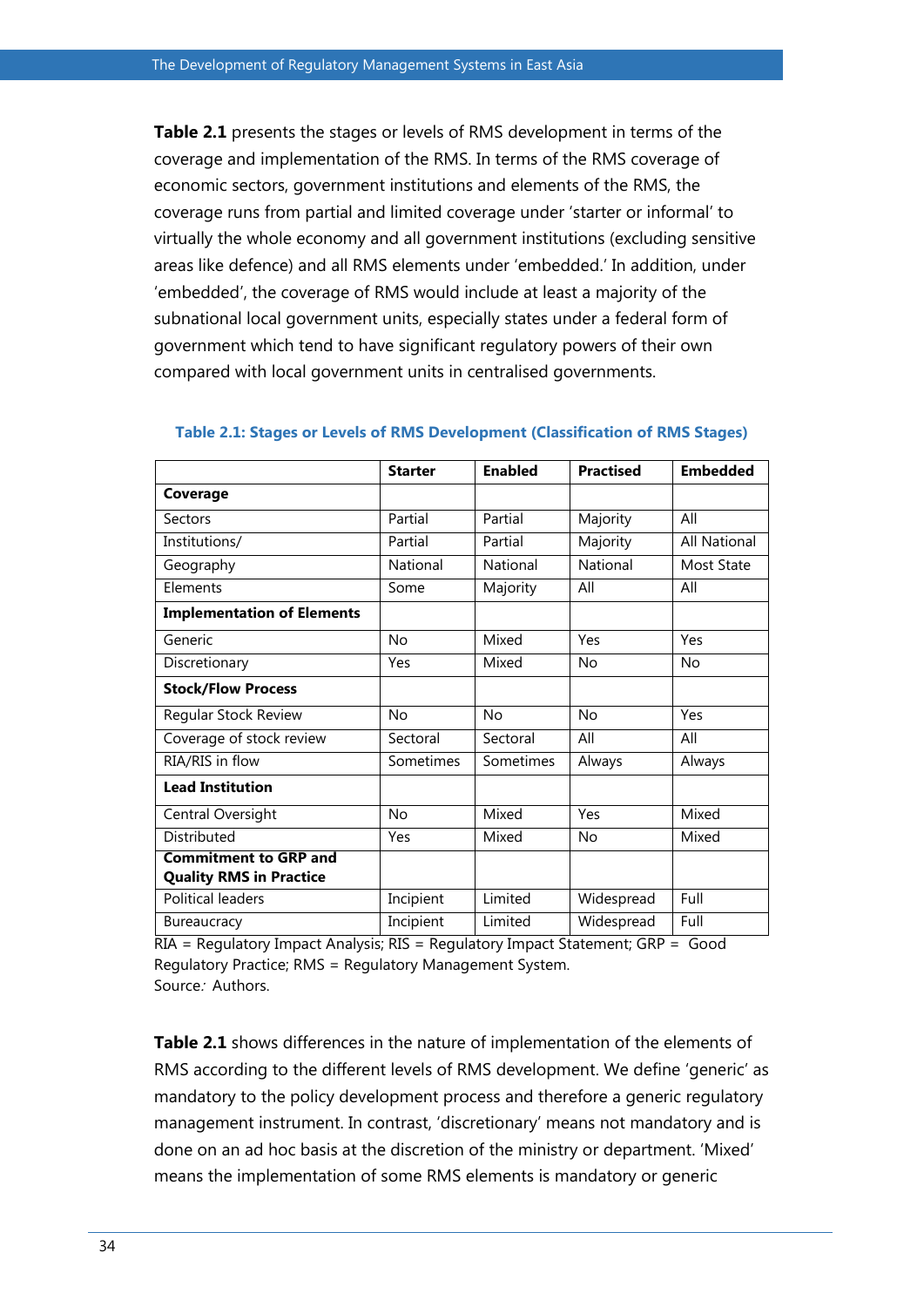whereas others are discretionary. As the table indicates, the implementation of RMS elements is discretionary at the starter or informal level, but becomes generic or mandatory at the 'practised' and 'embedded' levels.

In terms of stock and flow process, although there is a review of stock of regulations, it is not regular except under 'embedded' stage, although there can be significant review and guillotine of regulations in the earlier levels. The coverage of review of stock of regulations tends to be sectoral or limited to certain regulatory processes like administrative procedures at the earlier stages. The coverage is extensive under both 'practised' and 'embedded' levels. In addition, RIA for significant regulatory proposals and Regulatory Impact Statement (RIS) for minor regulatory changes – either put formally (especially for significant regulatory proposals) or informally (in the sense that the essential features of RIA are followed but without a formal RIA report), especially for minor regulatory proposals – are almost *de rigueur* under 'practised' and 'embedded' stages.

In terms of lead institution, there is no central lead institution under 'starter or informal' level but it is an important element under 'practised' level. Interestingly, at the 'embedded' level, the lead institution can be a centralised or a decentralised system. This is because control is now implicit under 'embedded' in the sense that each ministry and other government bodies follow GRP and responsive regulation principles and practices; as such, there may be no need for a centralised lead institution to ensure the quality of the new regulations or revisions of stock of regulations.

Finally, what also differentiates 'embedded' from 'practised' is that under 'embedded' there is full acceptance of and commitment to implementing GRP and a high-performing RMS by the political leadership and the whole bureaucracy; that is, GRP and quality RMS are fully embraced and embedded in the whole public service.

The discussion above and **Table 2.1** present essentially a static typology of RMS rather than a full model that explains the dynamics of movement from one stage or level to another. The study did not examine the possible factors that determine the dynamics of stage development as well as stasis or even retrogression. Such determination and analysis of the factors would have to wait for future research. Nonetheless, the experience of the selected East Asian countries in the study suggests that economic crisis (e.g. Korea), a realisation of a secular loss of competitiveness (e.g. New Zealand), a national drive at improving its investment